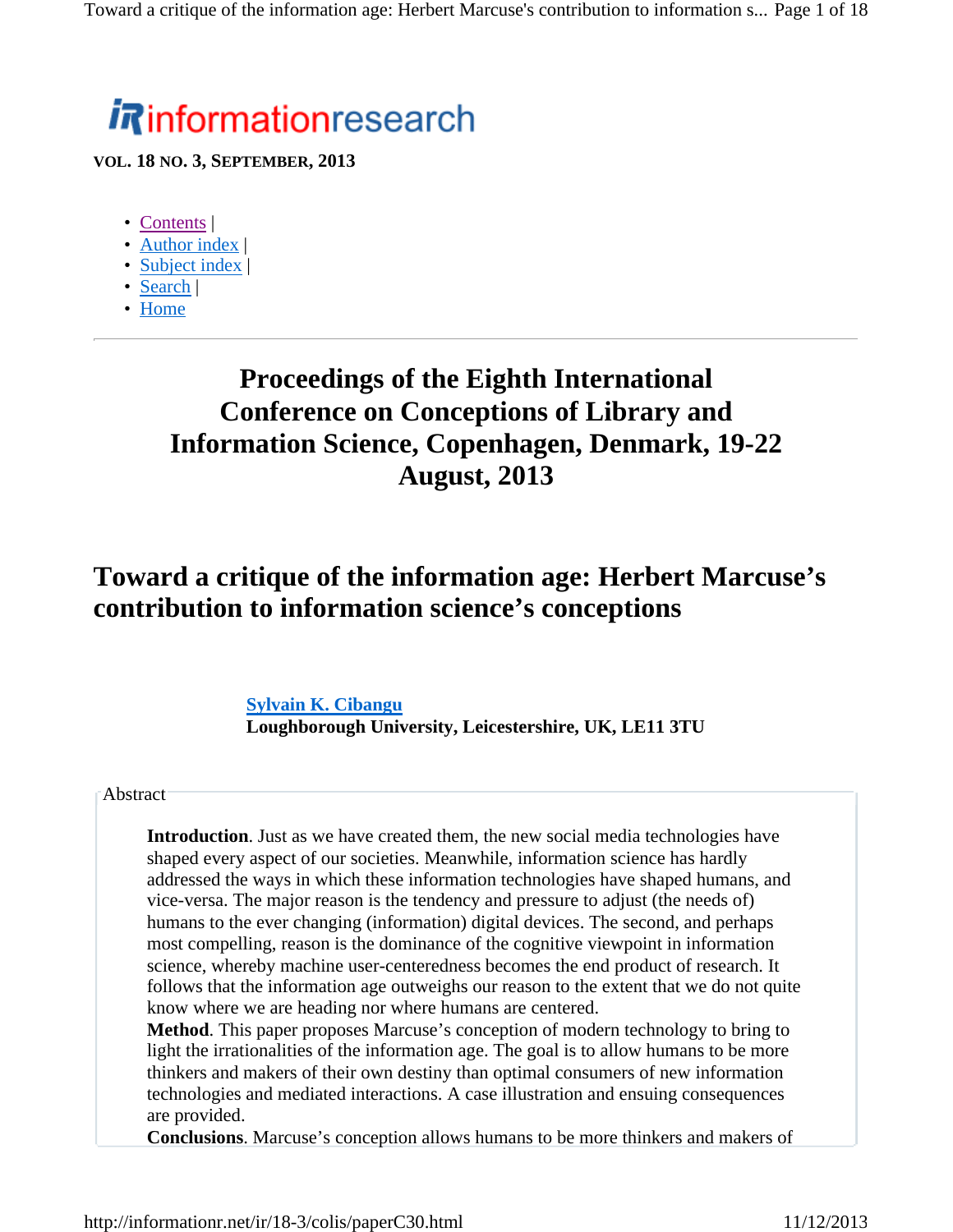their own destiny than optimal consumers of new information technologies and mediated interactions. Marcuse's conception can serve as a connection point of information science with the field of information and communication technologies for development.

**CHANGE FONT**

## **Introduction**

In 1992, Frohman showed information science's literature to be dominated by the cognitive viewpoint, wherein humans are conceived of as market entities and consumers of information systems. Little over two decades later, Buckland (2012) noted, "the current dominant paradigm is heavily influenced by cognitive science which is a logical and algorithmic research programme that investigates information processing in humans, animals, and machines" (p.4). A market-oriented and technology-restricted view of progress continues to dominate a large portion of information science's literature and research. This view constituted the cornerstone of Marcuse's criticism. Whether priority is accorded to the human or technical aspect of research, as information science often vacillates between the two (Saracevic, 2010), depending on the researcher, Marcuse offered an invaluable groundwork with his idea of the individual's fulfillment. With its fast and ever changing devices seen the last decades, the information age has brought Marcuse's criticism into greater focus. Since the field of information science has a technical dimension, it can be argued that the usability and accessibility of information technologies and related methods must receive precedence in order to ensure greater social progress. Nevertheless, as Buckland (2012) clarified, "formal and quantitative, however useful, can never be more than in highly valued *auxiliary roles* [emphasis added]" (p. 6). Any progress or improved technology, albeit accessible and usable, should aim for the quality of humans lives, and not the quantity nor quality of human tools. In other words, technology, regardless of its form (i.e., digital, online, material, etc.), can and should remain an auxiliary tool of humans. For the information age and its overwhelmingly touted progress, Marcuse's reflections serve as an important resource for supporting human actualization.

Arguments can be made that every epoch has been an information age. Humans had searched and lived with information under different circumstances for different reasons and at different times. In this paper, however, the concept information age indicates the societies that, in the aftermath of World War II, have taken on infinitesimal capacities of information storage and digital dimensions of human interactions and transactions. These newly adopted forms of societies and information processes have shaped our notion of technological progress, and have even become, some would argue, who we, humans, are. Marcuse devoted extensive attention to the topic of technology and the progress it entails. More particularly, his writings represent some of the most incisive sources with which to confront the information age. Meanwhile, Marcuse's works are little known in the social sciences, including information science. The main reason is that his oeuvre has been buried in philosophical circles and controversies. The second reason lies in the limitation of Marcuse to Marxism. The third and last reason is that Marcuse has been reduced to the 1960s socialistic and leftist movements of Europe and their allies. However, although not always acknowledged in the literature, Marcuse was one of the stiffest critics of both Marxism and socialism. Marcuse (1964) argued,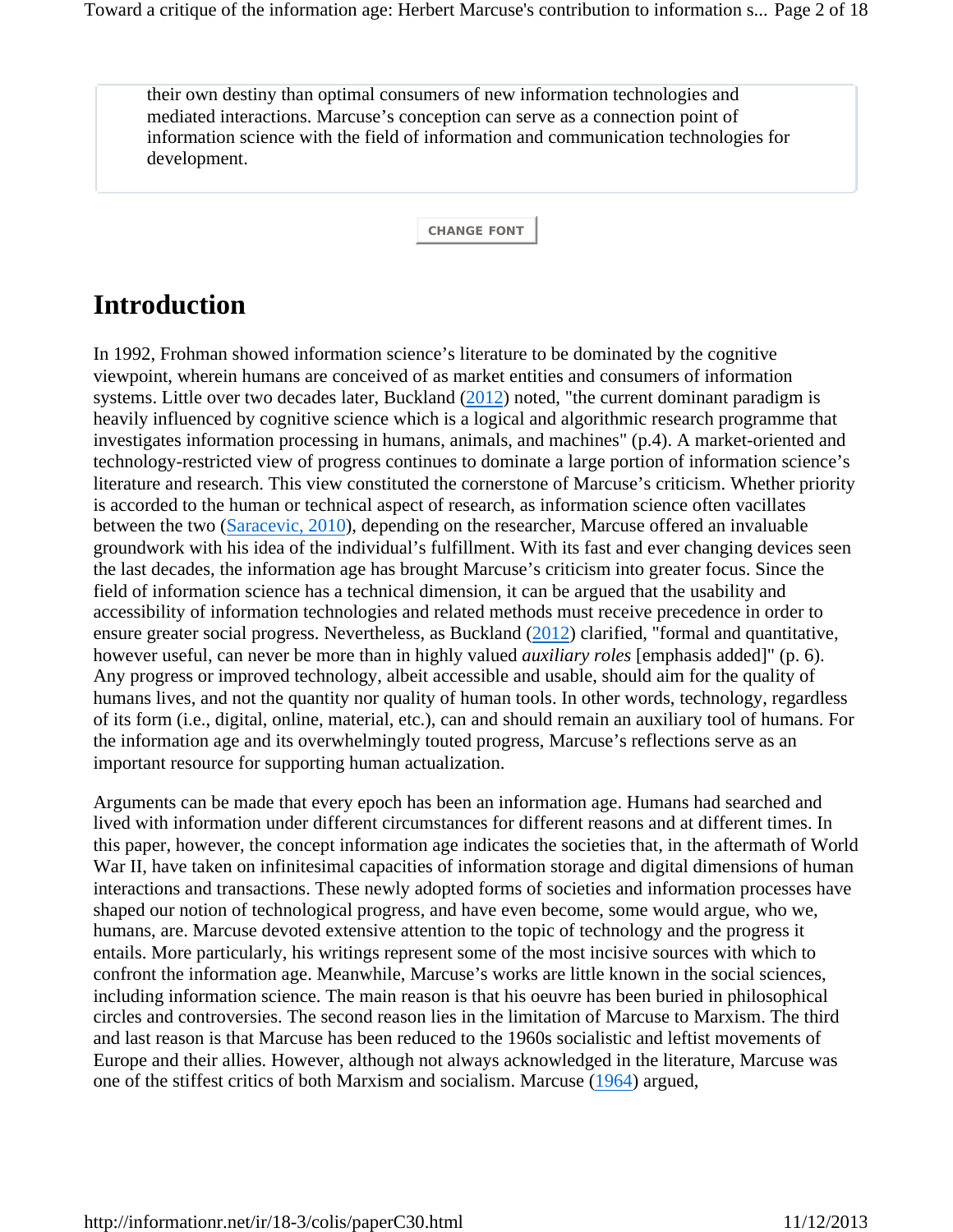"Socialistic" are all encroachments on private enterprises not undertaken by private enterprise itself (or by government contracts), such as universal and comprehensive health insurance, or the protection of nature from all too sweeping commercialization… In both camps [capitalist and communist], non-operational ideas are non-behavioural and subversive. The movement of thought is stopped at barriers which appear as the limits of Reason itself. (p. 14)

We will talk about operational behaviour later, for now bear in mind that operational (aka onedimensional) behaviour is a machine-imposed behaviour that humans are required to adopt for the machine's efficiency and society's progress. Notice in passing the idea of *universal* and *comprehensive* health insurance that Marcuse defended teeth and nails in the 1960s, which was, and still is, largely ignored in academia in general and the literature concerned with Marcuse in particular, and now all the more urgent in our healthcare-crippled societies. As apparent below, fuller freedom of individuals cannot be achieved when some areas of social life such as that of health are thought to be unimportant/tangential or require explanation in our field's research.

This paper, however, looks at Marcuse from the perspective of the information age. While the information, more precisely digital, age was not entirely afoot in Marcuse's times, its society carries more than one aspect that Marcuse reflected on, making his writings one of the most relevant sources for generative thought about the problems and prospects facing information-driven social process. In this paper, five points of his thought, in particular, will guide our reflections: (1) background, (2) relevance, (3) negative thinking, (4) privacy, and (5) operationalism and case illustration.

#### **Background**

Herbert Marcuse was born in a middle-class Jewish family on July 19, 1898 in Berlin (Marcuse, 2004; Wiggershaus, 1998). His father moved from Pomerania (Northeast Germany) to Berlin, and, after years of hard work, was able to provide upper-class conditions to his wife and three children. Marcuse attended the universities of Berlin and Freiburg. In 1922, at the University of Freiburg, he received his PhD in German history, with a minor in philosophy and economics. In 1928, after working a few years in Berlin, he took a job, at the University of Freiburg, as assistant to Heidegger, who just succeeded to Husserl as chair of philosophy. In 1932, Marcuse was recruited by Max Horkheimer as a member of the Frankfurt Institut für Sozialforschung [Frankfurt Institute of Social research] aka the Frankfurt School. The line of thought of the Frankfurt School is commonly called Critical Theory. Since its creation in 1922, the school was the rallying point of critical analysis of society. When Hitler rose to power in 1933, Marcuse fled to Geneva, Switzerland. In 1934, with Hitler's expanding ambitions in Germany neighboring countries and Europe, Marcuse migrated to the US. In 1940, he became a US citizen. During the war, he worked as a war analyst for the US government. Thereafter, he held teaching posts, from 1951 to 1954 at Columbia University (New York) and Harvard University (Boston, MA), from 1954 to 1965 at Brandeis University (Waltham, MA), and from 1965 to 1976 at the University of California at San Diego. On July 29, 1979, on a visit to Germany, critical theorist Marcuse died of a stroke in Starnberg. While most commentators focus on his brilliant scholarly works, Marcuse encountered various difficulties in his personal and professional life, for example, forced migration to Switzerland and US, the loss of his wife Sophie Wertheim, lack of job, tenures non-renewal, funding needs, etc. These adverse experiences caused Marcuse to devote extensive attention to the topic of technology and the progress it promises, which serves as the bedrock of Marcuse's thoughts. The topic of technological progress preoccupied Marcuse all his life.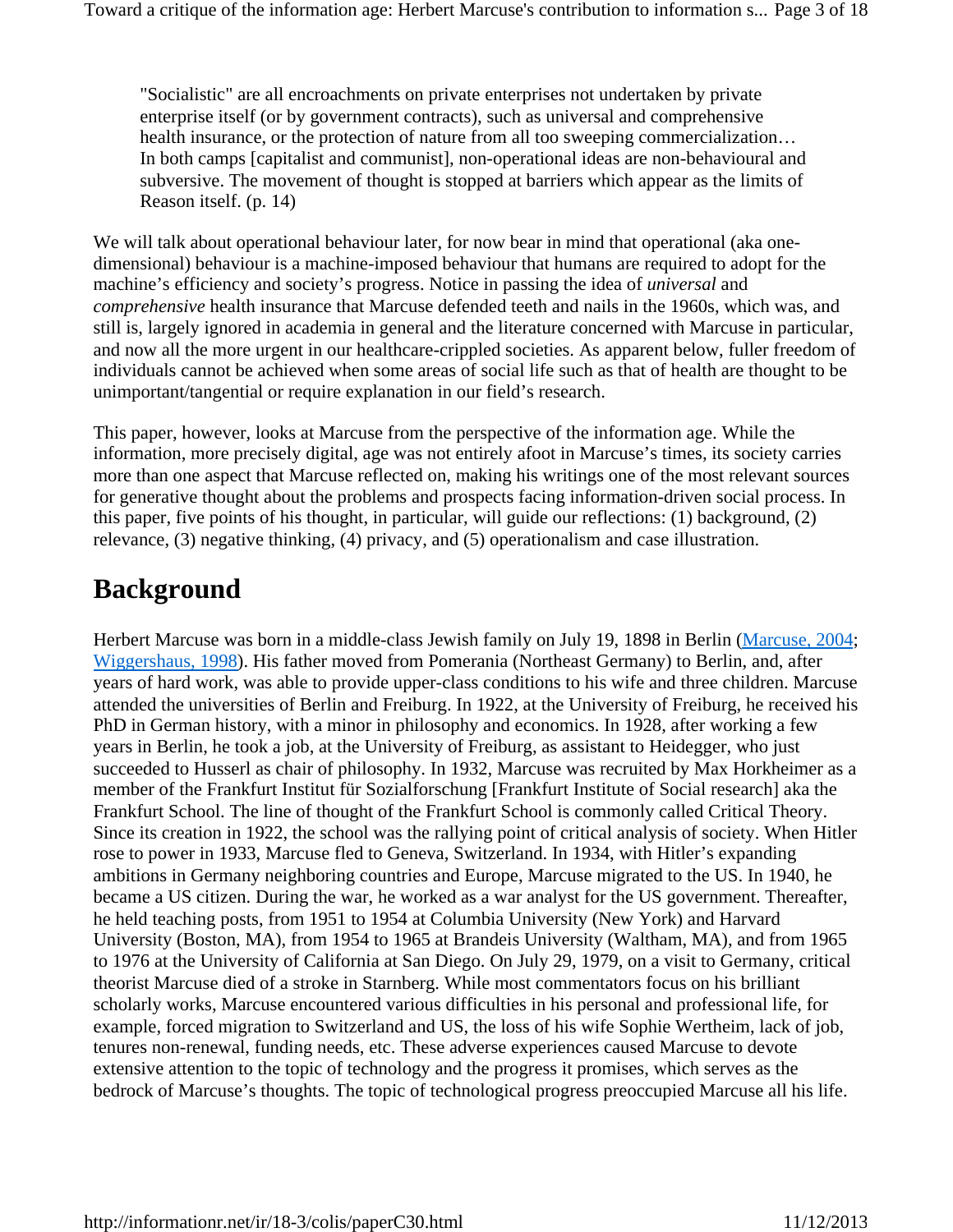The effects of technologies on the lives of humans have been a daunting concern of various authors across history, one of the earliest recorded materials of which goes as far back as Ancient Egypt, with the official Nefer-seshem-re (23th c. BC, Lichtheim, 1973). In ancient Egypt, a super-power for two millennia, technologies did not override/supplant humans, but were instead infused and adorned with human values, ideals, and beliefs. When it comes to Marcuse's writings, some of the most cited reflections addressing the effects of technologies on humans are those made by Heidegger and Husserl since these authors reflections are believed to have decisively influenced Marcuse's thinking.

One recognizes Husserlian and Heideggerian motifs in Marcuse's critiques of scientific civilization and modes of thought. In particular, Marcuse develops a conception of a technological world, similar in some respects to that developed by Heidegger, and like Husserl and Heidegger, sees technological rationality colonizing everyday life, robbing individuals of freedom and individuality by imposing technological imperatives, rules, and structures upon their thought and behaviour. (Kellner, 1964: xiii-xiv)

The imperatives imposed on humans and their behaviour and thought are the underlying theme of *One -dimensional Man* since these imperatives dictate one way or dimension of thinking and behaving. Although not the focus of this paper, Marcuse (1972, 1941a, 1941b, 1960, 1964, 1966, 1969, 1974) departed from these and similar reflections on a number of fronts, namely, with his relentless criticism of themes such as social domination and its subtle ideologies, human behaviour and impulses, and communication and information means. Most relevant to our discussion, Marcuse took a highly critical approach toward communication and information means, and the mass and uncritical connection these technologies instill among people. Marcuse (1964) wrote,

The means of mass transportation and *communication*, the commodities of lodging, food, and clothing, the irresistible output of the entertainment and *information* [emphasis added] industry carry with them prescribed attitudes [uses] and habits [behaviours], certain intellectual and emotional reactions which bind the consumers more or less pleasantly to the producers and, through the latter, to the whole. (p. 12).

Emotional and popular adoption, if not imposition, of commodities still govern the spread of technological tools for communication and information. When already in place, as has often been the case over the last few decades, new technological means for communication and information have become part of the naturalized infrastructure to human life that people have come to take for granted. In contrast to other figures of the Frankfurt School, Marcuse insisted on the means of communication and information. Marcuse saw the new communication and information means as mere elements of functionality.

The instrumentalistic conception of technological rationality is spreading over almost the whole realm of thought... The improved facilities of transportation and communication, the extension of training, the general dissemination of knowledge – all these factors seem to facilitate the exchangeability of [rational] functions. (Marcuse, 1941a: 430)

This unnamed disuse and loss of reason that come under the banner of technological progress, are the beast that Marcuse fought teeth and nails against. Marcuse's emphasis on the dehumanizing effects of new information technologies and their societies was relentless. Therefore, Marcuse strongly believed in the power of negative thinking.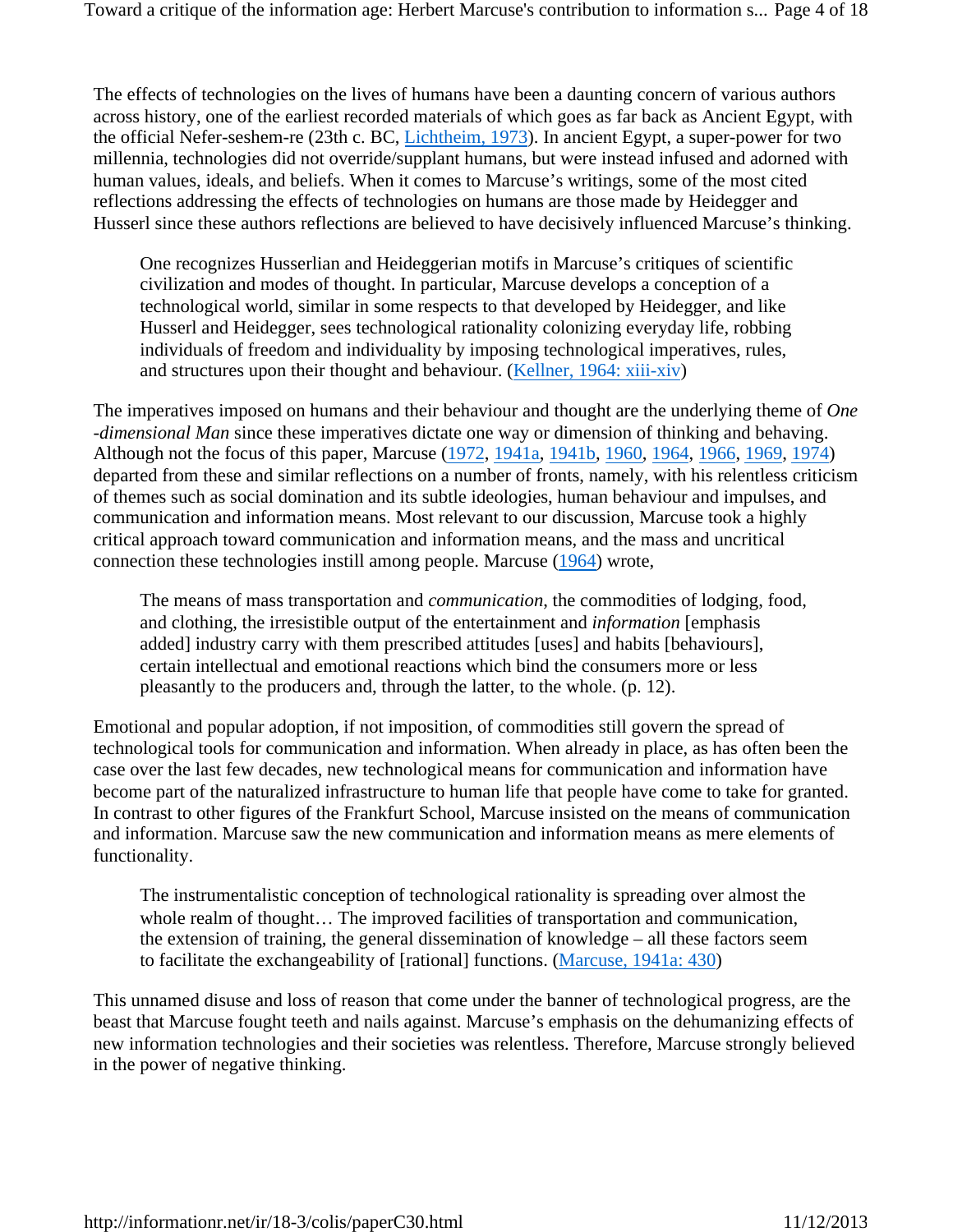#### **Relevance**

Clarification needs to be made in order to best picture the relevance of the Marcusian legacy. It is important to put down the lenses that color every critical position of society as Marxism and/or critical theory. Also, to be clear, this paper takes critical theory in the strict sense of the Frankfurt School. Although super-critical of society, one would argue, a number of figures of our times -- not to mention figures of other times of recorded history -- are neither Marxist nor critical theorists, such as Chomsky (1987), Easterly (2006), Sen (2009), etc. This does not mean that there cannot be some overlaps between these and many figures and Marxism and critical theory. It follows that one needs to avoid lumping together every work of Marcuse with critical theory and Marxism.

We see Marcuse as moving beyond traditional approaches to philosophical and social problems in a highly productive and relevant manner … confronting the multifaceted problems facing contemporary civilization as it continued to produce damaged conditions for human and non-human life… The effects of science and technological rationality on human life are just some of the examples of philosophical and social problems that Marcuse reinvented in novel ways. (Kellner, Pierce, and Lewis, 2011: 2, see also pp. 39-40 for advanced research on differences of Marcuse with the Frankfurt School)

As is now clear, this paper is not claiming that information science has not witnessed critical theory work (see Day, 2001, 2010, 2011; Leckie *et al.*, 2010). More particularly, works of Marcuse have been presented in information science (Pyati, 2009, 2010). However, this paper has captured some of the least researched central themes of Marcuse.

The relevance of Marcuse's conceptions for information science can be found at several levels. As shown in the case illustration, our field's insistence on and complacency with information technologies and their ever attractive applications have led to a fees- and affiliation-based society, a society wherein members can think and share their writings only when they pay fees and are salaried/registered workers of academia and/or of related institutions. It means that the field's products are not available to all members of society. The promises and advertisements of free and open society prove to be deceptive. The term free and open is not always as free or open as promised by virtually all websites and their services. The freedom offered on websites, or online journals, is only limited to or synonymous with the easiness, maneuverability, or clickability of certain (surfing) tasks. It can be said that a website can help a population overthrow a dictatorial regime, as was seen in the Arab world from early 2010 to late 2011; however, the freedom from oppressive forces or regimes is only accidental in the sense that this freedom is neither the priority nor the provision of that website. A free website does not mean a free society/life. Marcuse can help remedy this lacuna, by making the information age an age where liberation/emancipation is not an accident. Information science literature has not addressed this lacuna.

To illustrate, I will consider the two most influential theories of information: Sense-Making (Dervin, 1983, 1998, 2003, 2005; Dervin, *et al.*, 2003) and Social Framework for Information Seeking (Hargittai and Hinnant, 2006). As explained below, these two theories have the advantage of drawing on the foundational topics of information science.

The development of Sense-Making began in skeleton form in 1972, was first articulated as Sense-Making in 1983… Sense-Making is proposed as a generalizable approach to thinking about and studying human sense making and sense unmaking [of information] in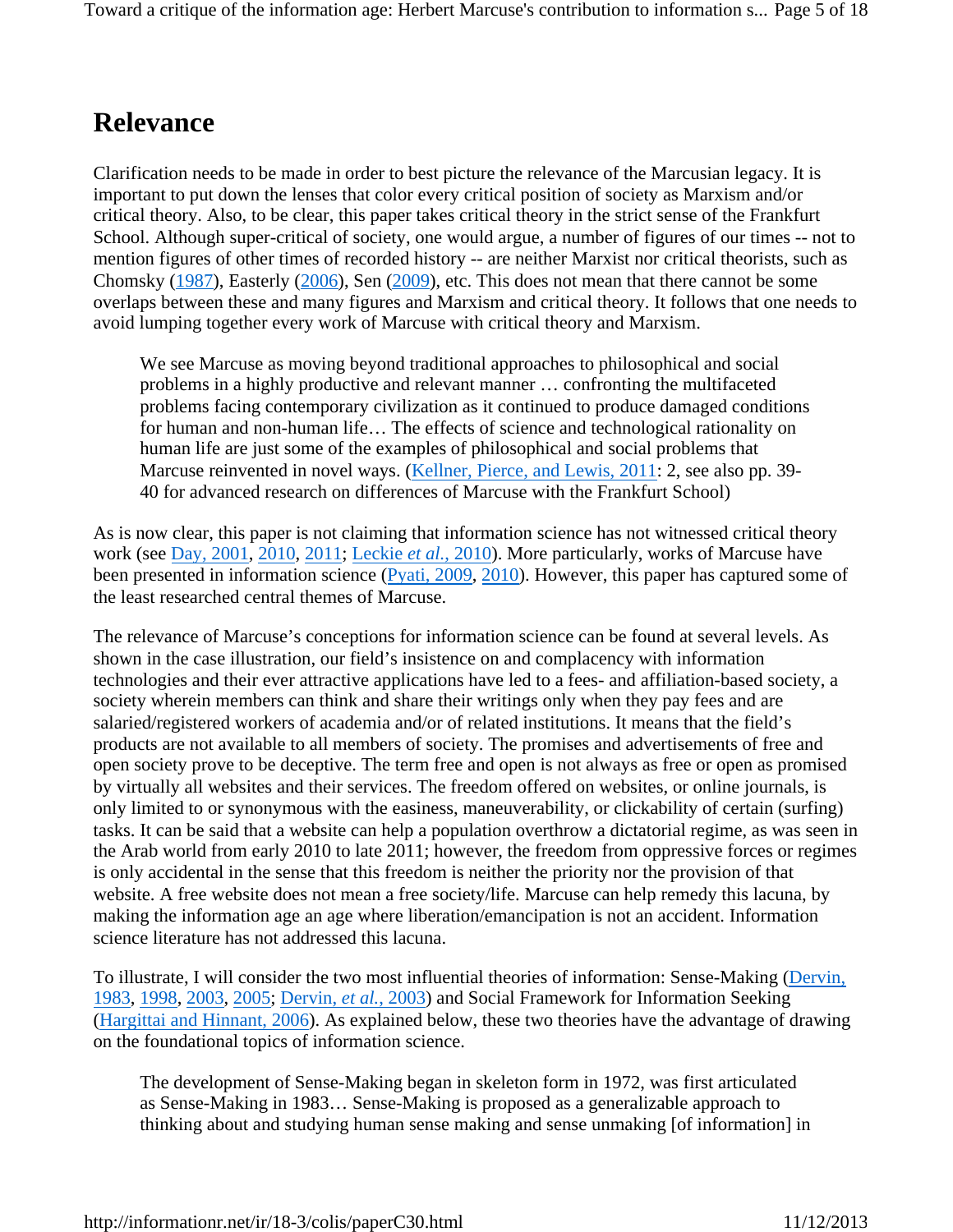its variant forms. Information seeking and use has been a primary substantive focus. (Dervin, 2005: 26)

Information seeking and use has been foundational to information science literature. Consequently, a variety of approaches/areas have emerged around the topic of information seeking and use, such as information encountering, information grounds, information search process, information management, cognitive work analysis, information literacy, etc. (Fisher, *et al.*, 2005). It does not mean that these approaches are the incarnation of Sense-Making, but that they are rooted in the information seeking and uses of the individual. From its articulated inception in the 1950s to the early 2000s, information science has witnessed a predominantly cognitive emphasis in its research. Roughly from the mid-2000s, authors have signaled an increasing lack of context-centric research in information science literature (Afzal, 2006; Johnson, 2003, 2009, Fisher and Julien, 2009). Note that the mentalistic/cognitive focus is only a fraction of human reality. Therefore, with its inattention to context, the mentalistic perspective damages/limits the full freedom/emancipation of humans in the Marcusian sense of the word.

The second most influential theory of information behaviour is the Social Framework for Information Seeking (Hargittai and Hinnant, 2006). As concerns about the lack of context abound, information science has seen a surge of interest in the broader dimensions of information behaviour, such as environment, life, context, society, etc. Context to its full extent/meaning is foundational to information science. Attempts have been made to focus on the broader/holistic/integrated contours of information and its agents. "We integrate work from information science, sociology, and other disciplines to argue for a more holistic approach to the study of HIB [human information behavior]" (Hargittai and Hinnant, 2006: 56). Though they looked at the social framework of information, Hargittai and Hinnant argued for a holistic research approach. Calls for contextembedded research have spawned a variety of research areas in information science (Borlund, 2010; Spink and Cole, 2006a, 2006b; Spink and Heinström, 2011a, 2011b, Widén, 2010). In the 2010s, the concept of information behaviour has taken an integrated dimension.

Information behaviour is conceptualized as complex human information-related processes that are embedded within an individual's everyday social and life processes. Information behaviour is an important part of human condition… Emerging frameworks, models and theories are providing a more complex view of information behaviour that includes evolutionary and developmental foundations, meta-synthesis, individual and contextual dimensions, information interaction, impact of information and longitudinal process models. (Spink and Heinström, 2011a: xvii)

Approaches have been broadened and information behaviour has ceased to be the sole province of mental/cognitive functions. Though the interpreted/contextual theories have been an amelioration of the mentalistic approach, they are faced with the behaviourist pitfall(s). Davis and Shaw  $(2011)$  noted, "information behavior research is part of the behavioral sciences and may be associated with the highly criticized behaviorist approach" (p. 27). Behavior(ism) implies mechanical, predictable, and marketable tasks/entities. Simply put, human reality thrives on a much larger realm than that of behaviour. As it is now clear, freedom cannot be reduced to a behavioural/marketable task. Marcuse made an extensive criticism against the market-oriented tendency of technological rationality (see comments and footnotes Marcuse, 1941a: 419, 429-430).

Both the mentalistic and behaviourist flaws looming in information science research cannot warrant the fuller freedom of individuals, and therefore render Marcuse's work all the more relevant for information science. Furthermore, the sense-making and contextual approaches lack negative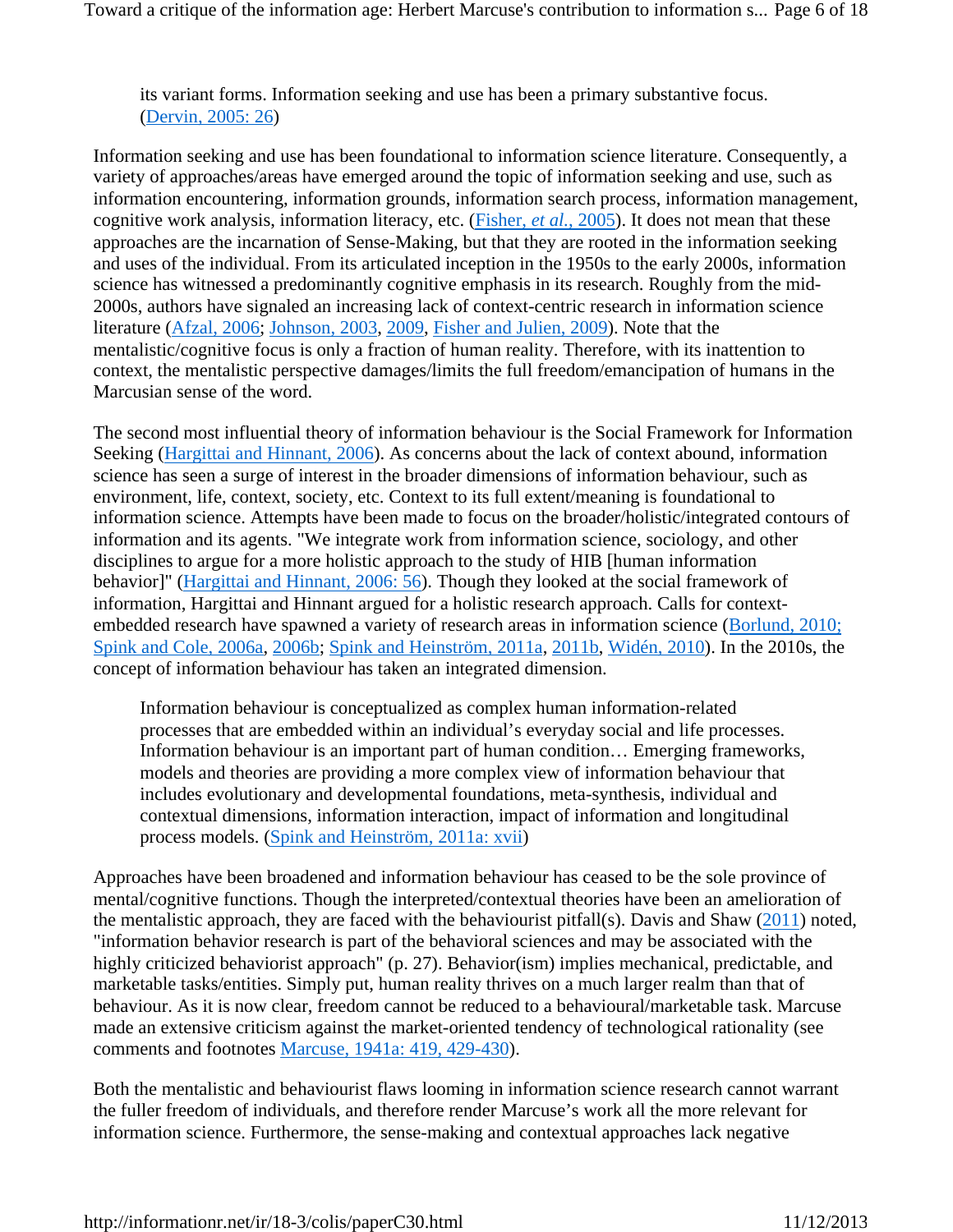thinking. The sense-making and contextual approaches are merely expository, conformistic, or positivistic, as Marcuse (1964) would phrase it, in the sense that reality is simply accepted as a given. Marcuse presented a number of areas of criticism. This paper captures some of the most important, yet untapped, contributions of Marcuse, namely, his sharp inquiry into the ideas of human needs, freedom, and privacy. These and similar ideas have remained un-criticized and taken for granted.

#### **Negative thinking**

Negative thinking is the thinking that guarantees the freedom of humans in the face of ever luring and attractive new technologies. The word negative is not taken in the harmful way, but in the sense of autonomous, non-manipulated, creative, liberating, or critical thinking. *The Oxford American Dictionary* defines the word negative as expressing denial, prohibition, or refusal. Negative thought is one that denies or refuses allegiance to something or someone. What is meant behind negative thinking is creative or unimpeded reason. Marcuse (1941a) explained,

In manipulating [using] the machine, man learns that obedience to the directions is the only way to obtain desired results. Getting along is identical with adjustment to the apparatus [system]. There is no room for autonomy. Individualistic rationality has developed into efficient compliance with pregiven continuum of means and ends. The latter absorbs the liberating efforts of thought, and the various functions of reason converge upon the unconditional maintenance of the apparatus. (p. 419)

Adjustments to new technologies and their standards (illustration below) become the norm of human behaviour and thinking. Thinking must be associated with creativity to free oneself from onedimensional rationality, so to speak. Thinking flows from not one dimensionality, but rather from the totality of reality and beings.

It is time to negate the highly sensationalized and publicized promises and advances of new information technologies. The uncritical adoption of and immersion into the information age ruins the freedom of humans. In order to ensure the freedom of humans, Marcuse suggested negative thinking also called dialectical or critical. Marcuse (1960) wrote,

The power of negative thinking is the driving power of dialectical thought, used as a tool for analyzing the world of facts in terms of its internal inadequacy. I choose this vague and unscientific formulation in order to sharpen the contrast between dialectical and undialectical thinking… Dialectical thought invalidates the a priori opposition of value and fact by understanding all facts as stages of a single process. (p. viii)

In simpler terms, undialectical thought is one that is conformistic, instrumental, and uncritical of new technologies.

The negation which dialectic applies to them [facts] is not only a critique of a conformistic logic… It is also a critique of the given state of affairs on its own grounds – of the established system of life, which denies its own promises and potentialities… Progress becomes quantitative and tends to delay indefinitely the turn from quantity to quality – that is *the emergence of new modes of existence with new forms of reason and freedom* [emphasis added]. (Marcuse, 1960, pp. vii-viii)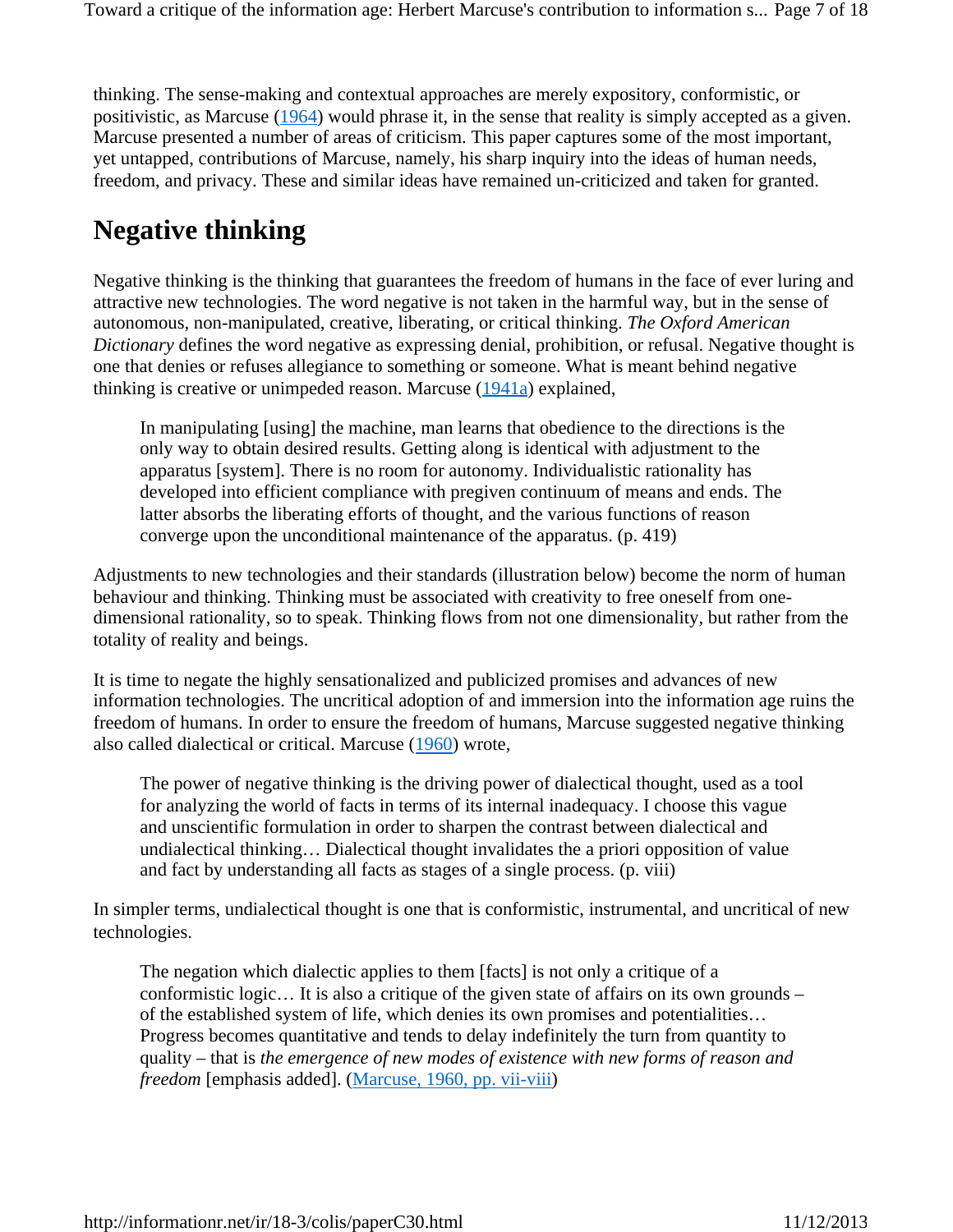It is the case that with new information technologies, change happens at a mind-blinding speed. New digital devices shape us and we shape them. The change, however, entails more the usability, fixability, and materiality of website, document, and avatar than the actualization of humans. There is change with new information technologies, but this change is purely nominal/quantitative, namely the mass adoption and subscription of people, leaving aside the quality of people life and their new forms of reason and freedom.

Marcuse's vision is not much about merely social revolution and the reversal of the status-quo as it is about the subtly dominating effects of new technologies upon human behaviour.

The point is that today the apparatus to which the individual is to adjust and adapt himself is so rational that individual protest and liberation appears not only as hopeless but as utterly irrational. The system of life created by modern industry is one of the highest expediency, convenience and efficiency. Reason, once defined in these terms, becomes equivalent to an activity which perpetuates this world. Rational behaviour becomes identical with a matter-of-factness which teaches reasonable submissiveness and thus guarantees getting along in the prevailing system… The idea of compliant efficiency perfectly illustrates the structure of technological rationality. Rationality is being transformed from a critical force into one of adjustment and compliance [with the system]. Autonomy of reason loses its meaning in the same measure as the thoughts, feelings and actions of men are shaped by the technical requirements of the apparatus which they have themselves created. Reason has found its resting place in the system of standardized control, production and consumption. There it reigns through the laws and mechanisms which insure the efficiency, expediency and coherence of the system. (Marcuse, 1941a, pp. 421-422)

The idea of efficiency demands a certain human behaviour of submission to the machine and its features. Our reason can be affected by the long held machine-complacency to the point where new information technology and its uses (e.g., Web, social media sites, online journals, etc.) are not criticized, but simply celebrated and deified. "Reason was held to be the result of free and autonomous judgment, and the rational was that activity which followed this judgment" (Marcuse, 1941b: 144). The strongest indication of this rationality-inhibiting trend is the ubiquity of information age/means. Marcuse  $(1941a)$  noted, "several influences have conspired to bring about the social impotence of critical thought. The foremost among them is the growth of the industrial apparatus and of its all-embracing control over all spheres of life" (p. 424). Ubiquity of information can occult or favor uncritical thinking. Affected reason can damage both the consumer and the designer of the machine. "This training in 'matter of factness applies not only to the factory worker [consumers] but also to those who direct rather than attend the machine" (Marcuse, 1941a: 418, see footnote 9). The information age tends to discount the (human) fate of machine designers.

# **Privacy**

One of the most common concepts of information science's literature is privacy. Privacy remains a nightmare when it comes to a number of websites and their handling of personal information.

With the dawn of the Internet, the apparatus of disclosure [of secret] entered a Cambrian explosion, replicating its effective features, excising its failed components, and honing its methods faster than ever before. The state of the world's information favors the leaker now more than ever… Digital information already accounted for 97 percent of the world's recorded information. All of that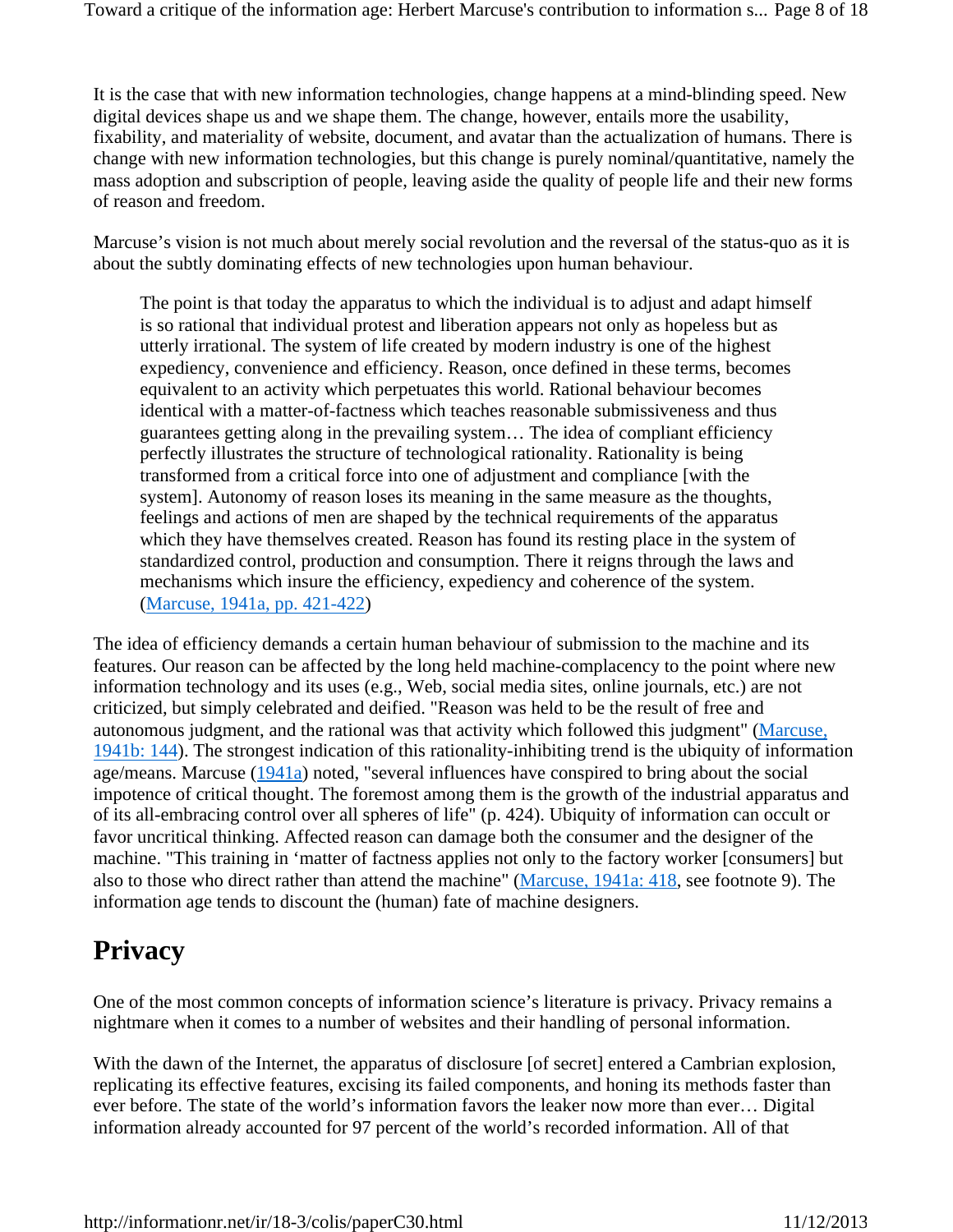information is *liquid* [emphasis in original]: infinitely reproducible, frictionlessly mobile – fundamentally leakable… The numbers of people who have access to that material are just as unfathomable. Four million Americans have some form of clearance to read classified information. (Greenberg, 2012: 5)

With digital information, technology can become a nuisance. Websites have been trying to assure their customers with protective measures of privacy. The reason being, "privacy concerns can greatly hinder consumers intentions to interact with a website. The success of a website therefore depends on its ability to improve consumers perceptions of privacy assurance" (Lowry *et al.*, 2012: 755). Perceived assurances do not fix the problem. Perceptualism or mentalism do not achieve freedom. Marcuse proposed, however, a different take on privacy, with freedom being the overarching idea.

The idea of "inner freedom" here has its reality: it designates the private space in which man may become and remain "himself." Today this private space has been invaded and whittled down by technological reality. Mass production and mass distribution claim the *entire* individual [emphasis in original]. (Marcuse, 1964: 10)

Privacy for Marcuse is a milieu of inner freedom, not just the usability of the system or the freedom of being left alone. Individual freedom can be easily absorbed and supplanted by large-scale technologies of modern societies (for further privacy research, see, among others, Andrews, 2011; Claypoole and Payton, 2012; Kasper, 2005; Relyea, 2008; Sloan and Warner, in press). Being a part of the new system of information is simply being civilized or up-to-date. With new information technologies, the room for refusal becomes rare, if not irrational. Information technologies and their features and sites are often presented and received as naturalized givens or, to borrow one of Marcuse's central expressions, factualities, whose designers, owners, and policy makers are not and cannot be questioned. This is the core reason for Marcuse's battle and dream of human freedom that technological progress threatens.

Contrary to popular belief, liberation for Marcuse does not consist in a mere change of institutions and those in power. Marcuse (1974) noted, "I stressed that liberation cannot be expected as a byproduct of new institutions [however capitalist, socialist, or non-fascist], that it must emerge in the individuals themselves" (p. 288). Individuals remain the guarantors and makers of (their own) liberation.

Oftentimes, freedom is defined as the choice that people are given about their information content and design. Marcuse (1964) warned,

The range of choice open to the individual is not the decisive factor in determining the degree of human freedom, but *what* can be chosen and what *is* chosen by the individual. The criterion for free choice can never be an absolute one, but neither is it entirely relative. Free election of masters does not abolish the masters or the slaves. Free choice among a wide variety of goods and services does not signify freedom… And the spontaneous reproduction of superimposed needs by the individual does not establish autonomy; it only testifies to the efficacy of the controls [emphasis in original]. (pp. 7-8)

Freedom of choice does not necessarily mean freedom. Humans are not free so long as they cannot be the leaders of their daily lives.

Indeed, in the most highly developed areas of contemporary society, the transplantation of social into individual needs is so effective that the difference between them seems to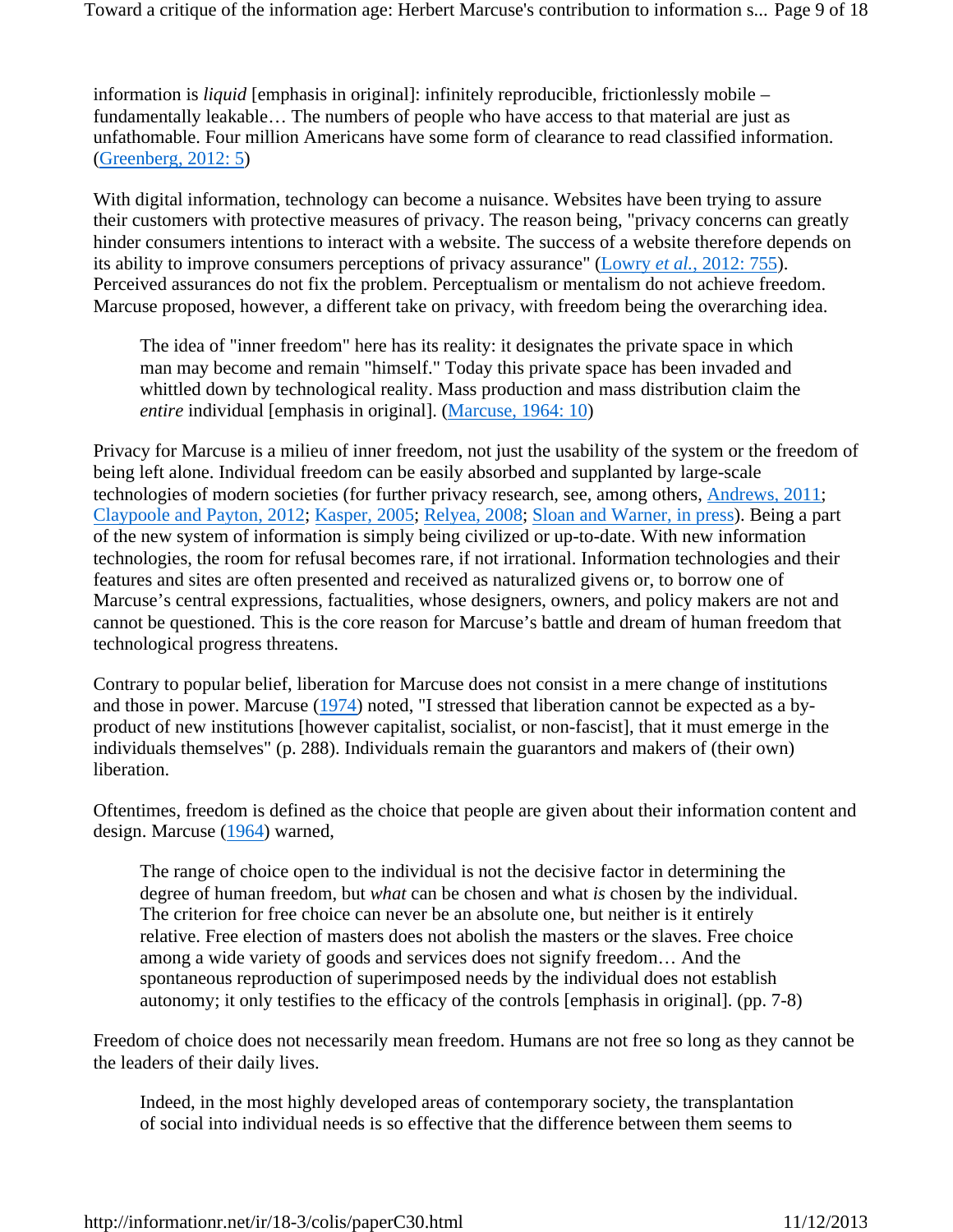be purely theoretical. Can one really distinguish between the mass media as instruments of information and entertainment, and as agents of manipulation and indoctrination? Between the automobile as nuisance and as convenience? Between the horrors and the comforts of functional architecture? Between the work for national defense [peace] and the work for corporate gain? We are again confronted with one of the most vexing aspects of advanced industrial civilization: the rational character of its irrationality. (Marcuse, 1964, pp. 8-9)

The idea of needs loses its meaning without the total actualization of humans. When reason is misused and unused, the irrational becomes rational. In more than one way, our needs are simply the needs of the information systems to which we ought to adjust (our freedom).

But freedom… means being not a mere object, but the subject of one's existence; not succumbing to external conditions [of digital devices and forums], but transforming factuality into realization. This transformation is… the energy of nature and history, the inner structure of all being! ... Freedom is the innermost dynamic of existence. (Marcuse, 1941/1960, pp. viii-ix)

As can be seen, the focus on human needs and the user-centreedness of information means does not entail the actual realization of humans. The limitations of freedom lead to the concept of operationalism.

#### **Operationialism and case illustration**

The key point with operationalism is that the totality of human behaviour diminishes as new technologies appear. In order for any information technology to operate, a sequence of tasks and steps is indispensable. The better the tasks are undertaken the safer and more sufficient is the technology. Not only does the efficiency of technologies become important but it also rules our behaviour. Marcuse argued that these operational restrictions or efficiency standards encroach on and diminish the space of human freedom. Another word for operationlism is functionalism.

"The subject of the investigation is human existence in its totality" (Marcuse, 1972: 14). Human existence needs to be viewed and experienced in its totality, regardless of technological progress. Marcuse (1964) wrote,

The trend may be related to a development in scientific method: operationalism in the physical [sciences], behaviorism in the social sciences. The common feature is a total empiricism in the treatment of concepts [and individuals]; their meaning is restricted to the representation of particular operations [tasks] and behavior. (p. 12)

Humans perform certain required behaviour in order to ensure the efficiency of the product. In this sense, human actions correspond to certain imposed functions. This is not to say that humans cannot choose the tasks and behaviour they like, but that the efficiency of products instills one-dimensional behaviour and thinking in order for the products and commodities to best operate. As is now clear, there is no such thing as the operation of freedom or existence.

Freedom is not an object that a group of designers and technologists can possess, manipulate, and operate, but an inner reality from and on which to strive to live. Freedom flourishes on all dimensions of human existence. Marcuse (1964) mentioned *operationalism* or *functionalization* of reason and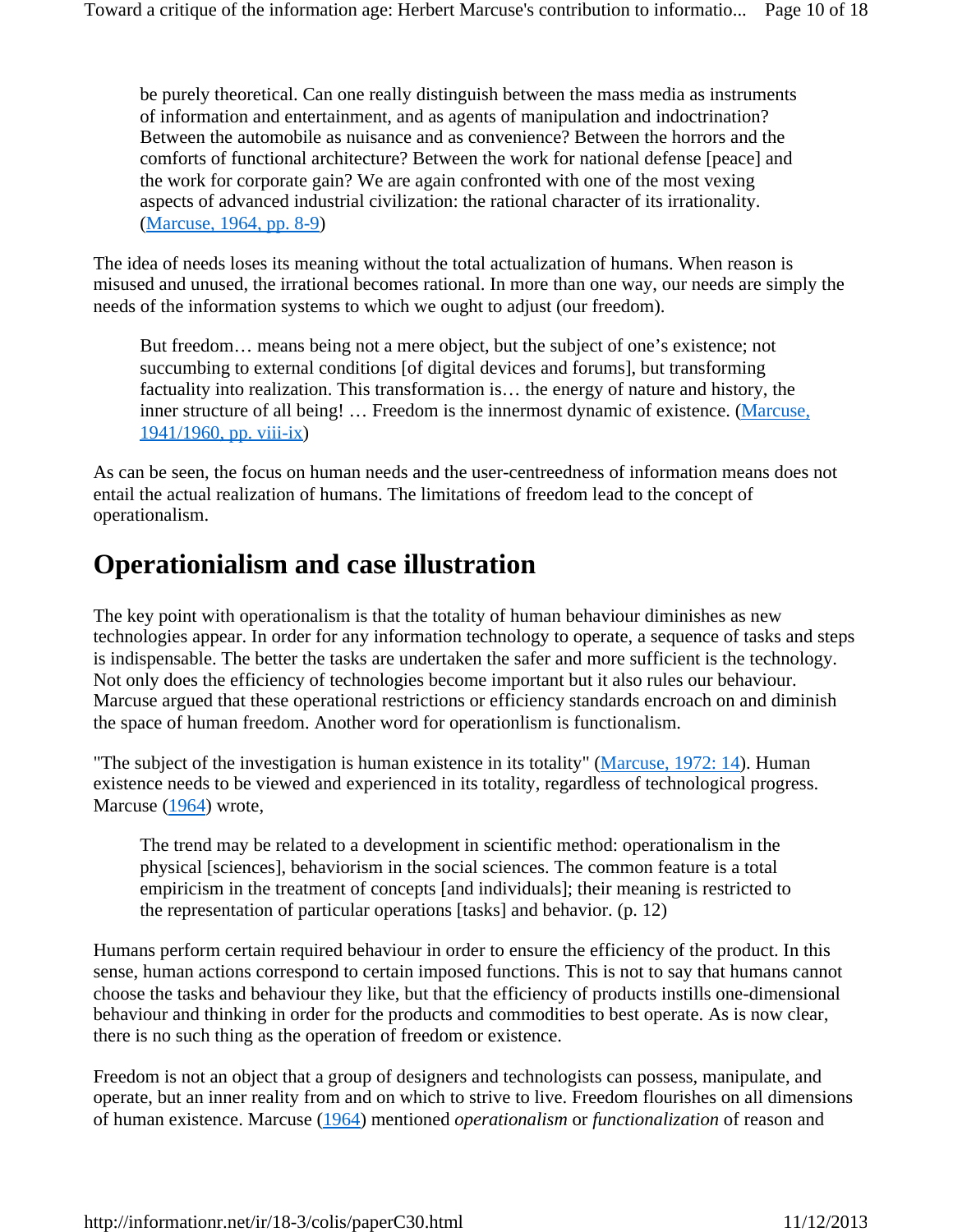existence that affects even the language we use, a language that becomes functional and operational, "that orders and organizes, that induces to do, to buy, and accept [products]… This is technological reasoning, which tends to identify things with their functions" (p. 86). It is tempting to identity humans with their technologies, websites, avatars, etc.

Since reality, identity, and freedom lose their natural potency, Marcuse spoke of one-dimensional reality, behaviour, or thinking. The fear or challenge is that "Everything cooperates to turn human instincts, desires and thoughts into channels that feed the apparatus… The relationships among men are increasingly mediated by the machine process" (Marcuse, 1941a: 420). While technologies help realize tremendous benefits for humans, they also place some limitations on humans. Just like information science, technological rationality presented human needs, instincts, appetites, etc. as mere instances of "physiological individualization" (Marcuse, 1941a: 437, see footnote 42) or entities in and of themselves. The physiologism of needs has caused information science to minimize the power of reason/criticism. Human existence cannot be reduced to information technologies factualities and their improved functionalities, nor thrive on the physiologism of needs. This characteristic of our nature brings home Marcuse's indefatigable fight and dream. So long as the fuller realization of humans is not our primary preoccupation and endeavor we live as immigrants in our own land(s), robbed from (basic) freedoms, and we betray information science's pioneers who were visionaries, and not mere acclaimers of the technologies adopted in their times.

Paul M.G. Otlet (1868-1944), a great figure of our field, merits mention here. While Otlet (1934) concerned himself with a quantitative/standardized/codified presentation of documents, he was a vocal defender of a fair and digital/interactive society (Otlet, 1935), a society based on welfare and liberation. In information science, Otlet is mostly known for, if not limited to, the concept of document (see Davis and Shaw, 2011: 20). Consequently, much of the Otletian legacy/work remains unknown and misrepresented. Beside documentalists, for example, the *Traité de Documention* was dedicated to humanists and universalists (of world/societal values). More pertinently, Otlet (1934) wrote, "notre temps, parmi tous les autres, se caractérise par des tendances générales… machinisme, internationalisation, développement considérable des sciences et des techniques, préoccupation d'en appliquer les données au progrès des sociétés" (see Presentation section). The ideas of liberation and societal progress transcend by far the common understanding of a document.

A case illustration is helpful. Our field is graced with five most important scholarly journals, whose productivity rate continues to rise: (1) *Journal of the American Society of Information Science and Technology*, (2) *Library & Information Science Research*, (3) *Journal of Documentation*, (4) *Journal of Information Science*, and (5) *Information Research*. The features attached to these journals display interesting patterns, in light of Marcuse's reflections. Of these journals, only *Information Research* provides free access to its products whereas others require institution-affiliated access. In other words, not only does a person have to be affiliated with an institution in order to publish items or access the published information, but the institution must be subscribed or cover the (annual) fees of publication. Not every industry or university institution covers the subscription fees of our journals. Therefore, too many humans, rich or poor, jobless or workers, are deprived from our journals products. This and similar phenomena markedly contrast with the high tech civilized world that we claim to be. Clearly, these phenomena are all operational, functional, uncritical, irrational, one-dimensional, or undialectical behaviour and thinking in the Marcusian sense, which impact and cripple human freedom.

Moreover, as is now accepted as the norm of the information age, the published items are, mostly, if not exclusively accessible online in that a person cannot walk in a public or university library and read the items. Even students must be actually registered; our alumni are required to pay all the fees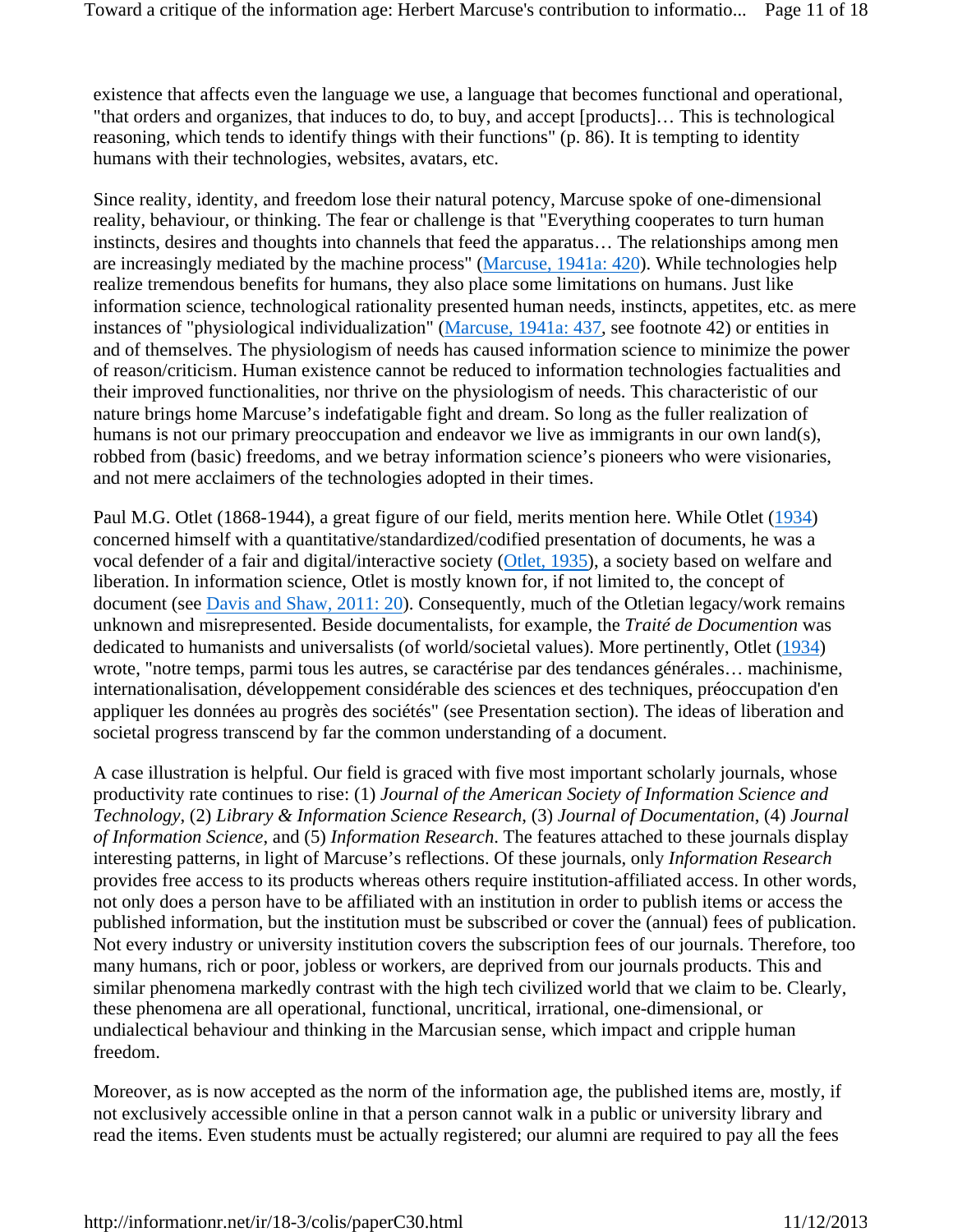as well in order to access the items. Items published in the 1970s, 1960s, 1950s, or earlier are offline and only accessible upon extra fees payment, for both affiliated and non- affiliated readers. Subscription to one journal does not imply subscription to another. Some journals offer their items for free on the first months upon release. There again, items are fee-restricted after that grace period. An article on *Library & Information Science Research* can be purchased by non-affiliated readers at \$39.95. Note that in order to publish a research paper, for example, one can peruse a thousand or more fee-based articles, not to mention the number of published items accessed during casual and routine reading. Moreover, owing to constraining requirements of information technologies (e.g., maintenance, upgrade, spam, sponsoring cost, etc.) restrictions on information and its features are only getting tougher and all the more irrational. The information age is not as free or liberating as it promises. Information science is called to be the vanguard of human fulfillment in our informationswamped societies. The fuller actualization of humans should not be left to peripheral or marginalized groups, individuals, and efforts, but should constitute the driving forces of our societies and of our field, its publications, and venues.

The information age is establishing a fee-based society, a society where in order to think and participate one must comply with constraining conditions such as affiliation, account, and fees. In replacement of democracy, a society ruled by the people, for the people, and with the people, the information age is taking us to a fee-cracy, affiliation-cracy, and account-cracy. The fundamental freedom/need of humans to think (about) and participate in their destiny has come to be a fee-, affiliation-, and account-restricted experience. Marcuse (1941a) elaborated, "the term 'apparatus [machine/information technology] denotes the institutions [affiliation], devices and organizations of industry in their prevailing social setting" (p. 417, see footnote 6). The one dimensionality of fees, affiliation, and account has escaped criticism, and thus has been taken for granted. Fees are simply imposed for the purposes of technology (i.e., maintenance, upgrade, safety, interaction, etc.), not for human freedom/actualization. The fees have nothing to do with the full realization/improvement of human lives (e.g., bridges, housing, shelter, retirement, salary raises, health care, food, education, etc.). The fees make education more expensive and inaccessible to the average person. The information age is only adding more barriers to human fulfillment.

Freedom has become the mere freedom of clicks and uses of information technologies. As claimed earlier, inner freedom -- considered to be integral to human fulfillment according to Marcuse - involves more than the freedom of (uses) choice. The word inner can be misleading; it simply indicates an autonomous, self-ruled and –inspired freedom. Without the self-rule and -inspiration, freedom, and in fact all kinds of freedoms, loses its nature and goal, and becomes a mere manipulation or instrumentalization (for further research on freedom see Fagan, 2010; Frazier, 2012, among others). The information age has been establishing the freedom of clicks and uses of information, leaving aside the inner freedom, the very nature of freedom. "The individual in the crowd is certainly not the one whom the individualistic principle exhorted to develop his self, nor is his selfinterest the same as the rational interest" (Marcuse, 1941a: 428). The information age has been producing more efficient clickers in place of freer individuals. The best example is with happiness. It is completely simplistic to envisage happiness as a mere exterior endeavor, devoid of all participation and involvement of the concerned/self. Without autonomy, happiness is a mere montage/advertisement. However optimal or flawless it can be, the manipulation of tools or websites does not achieve freedom. A freedom that does not involve the (inner) self or the fullness of the individual is a faulty/destructive/consumerist freedom. Therefore, freedom of choice, needs, or uses is a manipulative freedom.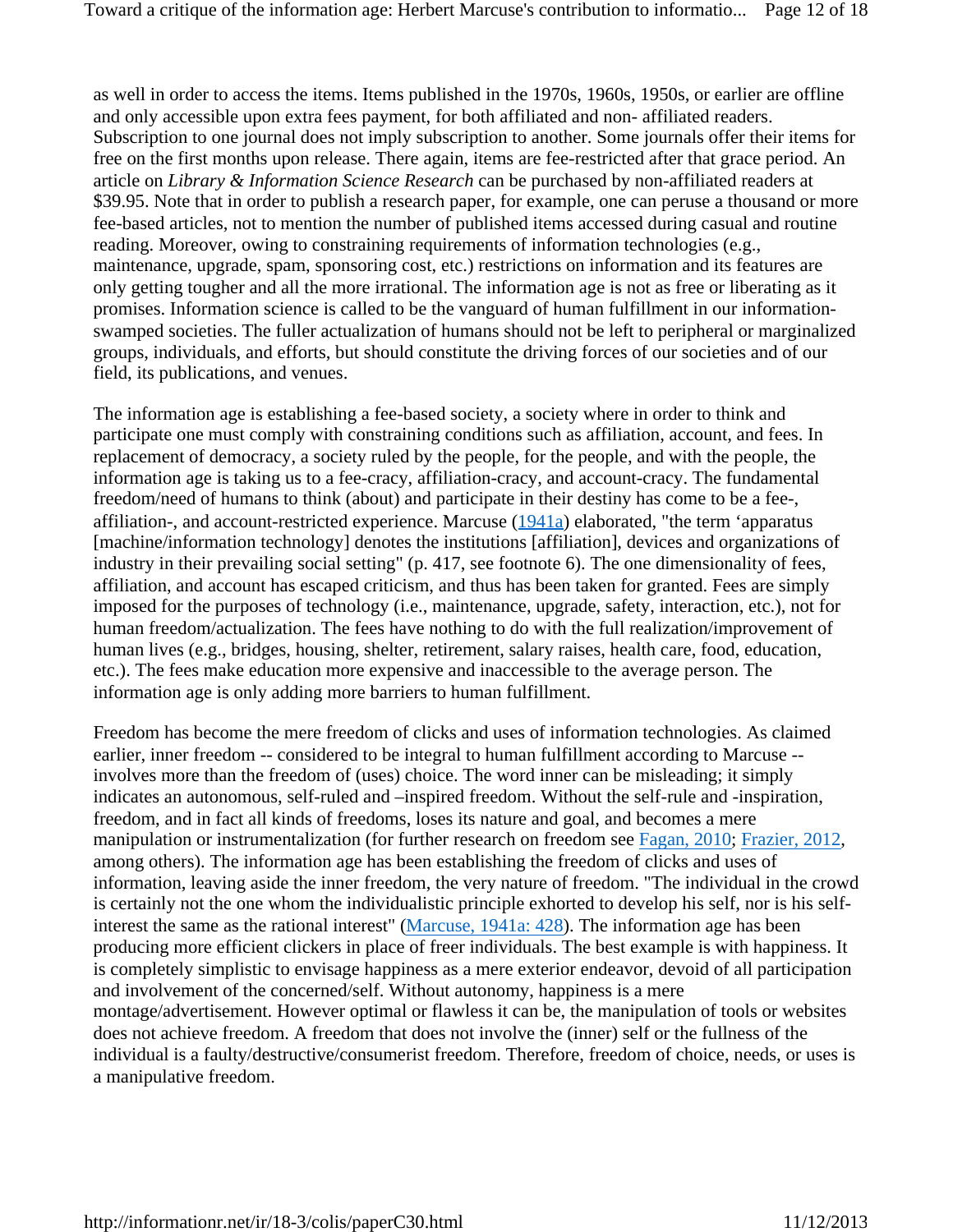In addition, the theme of development, which is central to information and communication technologies for development, can serve as a boost for information science to go beyond the mere usability and user-centreedness of information. information and communication technologies for development (Heeks and Molla, 2009; Heeks and Seo-Zindy, 2013; Walsham, 2013) can also capitalize on Marcuse's insights regarding the actualization of humans or development. Marcuse's insights provide a framework beyond mere economic and technological development. The field of information and communication technologies for development has long invested in the empowerment of the world's poorest with the idea of bottom-up theory. However, the liberation of the individual, be it from the West or local forces (dictatorships) has remained unaddressed.

One of the most cited and praised trails of research in information and communication technologies for development literature is participatory development. participatory development becomes a powerful tool to involve and empower the world's poorest populations.

According to the strongest advocates of PD [participatory development], "normal" development is characterized by biases – Eurocentricism, positivism and top-downism – which are disempowering... The tendency is to equate development with the modernity achieved by 'western societies and to copy them through planning by experts. (Mohan, 2008: 46)

The goal is to avoid Eurocentrist agendas to involve and empower the concerned. By directly involving those concerned in the development project, in contrast to traditional development discourse whose programme springs from and pertains to experts, participatory development has made the local communities as leaders of their own development. Participatory development has taken several forms, the majority of which has been to empower women and combat genderism. Participatory development builds on Freire's (2006) philosophy, which gives power to subjects (students) in the process of learning so that they become designers, not consumers, of learning. Participatory development replaces the top-down power system with an equal-to-equal power sharing.

To promote broad-based growth, people must be empowered and have the opportunity to make choices that improve their well-being… To achieve broad-based economic growth, all people must have equal opportunity to participate. Equality of opportunity does not mean equality of outcomes. (World Bank, 2007: 22)

The idea criticized here is the logical/controllable frame concept of quantified outcomes, at the expense of people's values such as participation, involvement, or empowerment. As Mohan and Stokke noted, "this [line of thought] has led to the emergence of the 'local as the site of empowerment and hence a locus of knowledge generation and development intervention" (2000, pp. 247-248). Participatory development authors disapprove of Europe-imported projects of development. Clark (2007) noted, "participatory poverty research movement… has grown into a vast industry over the last two or three decades and has come to represent a defining feature of contemporary development studies" (p. 14). Various projects have emerged under the banner of participatory development.

One powerful example of participatory development is the Grameen Bank project (Singhal *et al.*, 2005; Khandker and Khalily, 1995; Sachs, 2005) in Bangladesh wherein a rural project of cell phone use empowered scores of village women to run businesses. "Rural women in Bangladesh also became increasingly empowered through the Village Phone Project" (Singhal *et al.*, 2005: 431). Despite successes such as these, participatory development is criticized for failing to eliminate inequities among newly empowered populations. Grameen Bank "propagates inequity by disallowing the most disadvantaged rural women to participate" (Singhal *et al.*, 2005: 433). The focus of this school of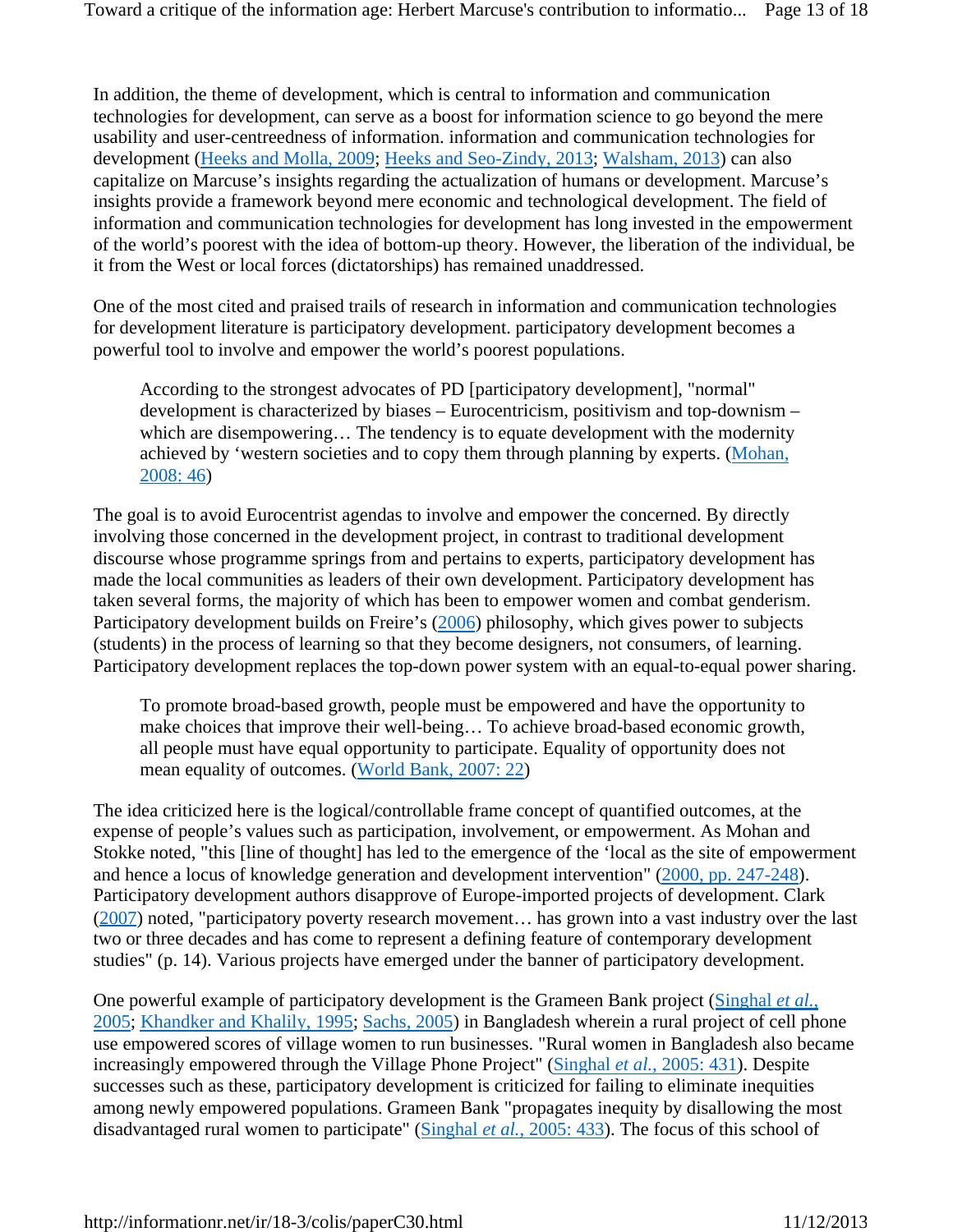thought is more on participatory empowerment of the concerned than anything else. Marcuse's lenses can help liberate the individual from both the local- and international-driven inequalities.

Also worth-noting in this section of case illustration are the limitations encountered in Marcuse's work, the most salient of which are (1) his extensive philosophical jargon, (2) lack of a clearly defined plan of liberation, and (3) multifaceted topics of interest. An effective reader of Marcuse is called to have significant exposure to and/or expertise in philosophical discussions. To be precise, the interest that the Frankfurt School's leaders had found in Marcuse's work inscribed itself primarily in philosophy. Adorno (1932) noted, "Marcuse's Unternehmen, gerichtet auf System-tragenden 'Seinentwurf Hegels, wird gefördet durch dessen eigene philosophische Vorgeschichte" (p. 409). Marcuse's insistence on un-manipulated freedom/liberation defeats any attempt of a pre-determined plan/recipe of liberation. Marcuse's work encompasses a wide-ranging variety of human conditions. Despite these limitations, Marcuse's legacy presents an immense wealth of research for information science and the information age.

### **Conclusion**

We have to see and envision further than our nose. While they had been a response to and an analysis of Hitler's accession to power and the Second World War, Marcuse's claims have gained greater relevance in our ceaselessly unjust and information-intensive societies. Marcuse's writings supply a fresher perspective for information science's literature, especially the effects and uses of information upon individuals. Marcuse's writings can help information science capture anew the challenges of information technologies. Information science can move beyond the mentalism, behaviourism, and physiologism of information needs and uses.

#### **Acknowledgements**

I want to extend a million thanks to Rachel K. Arteaga of the University of Washington for the valuable corrections made to the manuscript. Special thanks are conveyed to two anonymous reviewers of CoLIS 8 [The Eighth International Conference on Conceptions of Library and Information Science], held in Copenhagen, Denmark, August 19-22, 2013, for the relevant changes undertaken to the paper.

#### **About the author**

Sylvain K. Cibangu is a PhD student in the Department of Information Science, Loughborough University, UK. His research interests involve methodologies and theoretical foundations of information science, information and communication technologies, and international development. He can be contacted at fscib@uw.edu or S.Cibangu@lboro.ac.uk

**References**

- Adorno, W.T. (1932). [Review of the book Hegels Ontologie und die Grundlegung einer Theorie der Geschichtlichkeit, by Marcuse, H.] *Zeitschrift für Sozialforschung*, **1**(1/2), 409- 410
- Afzal, W. (2006). An argument for the increased use of qualitative research in LIS. *Emporia State Research Studies*, **43**(1), 22-25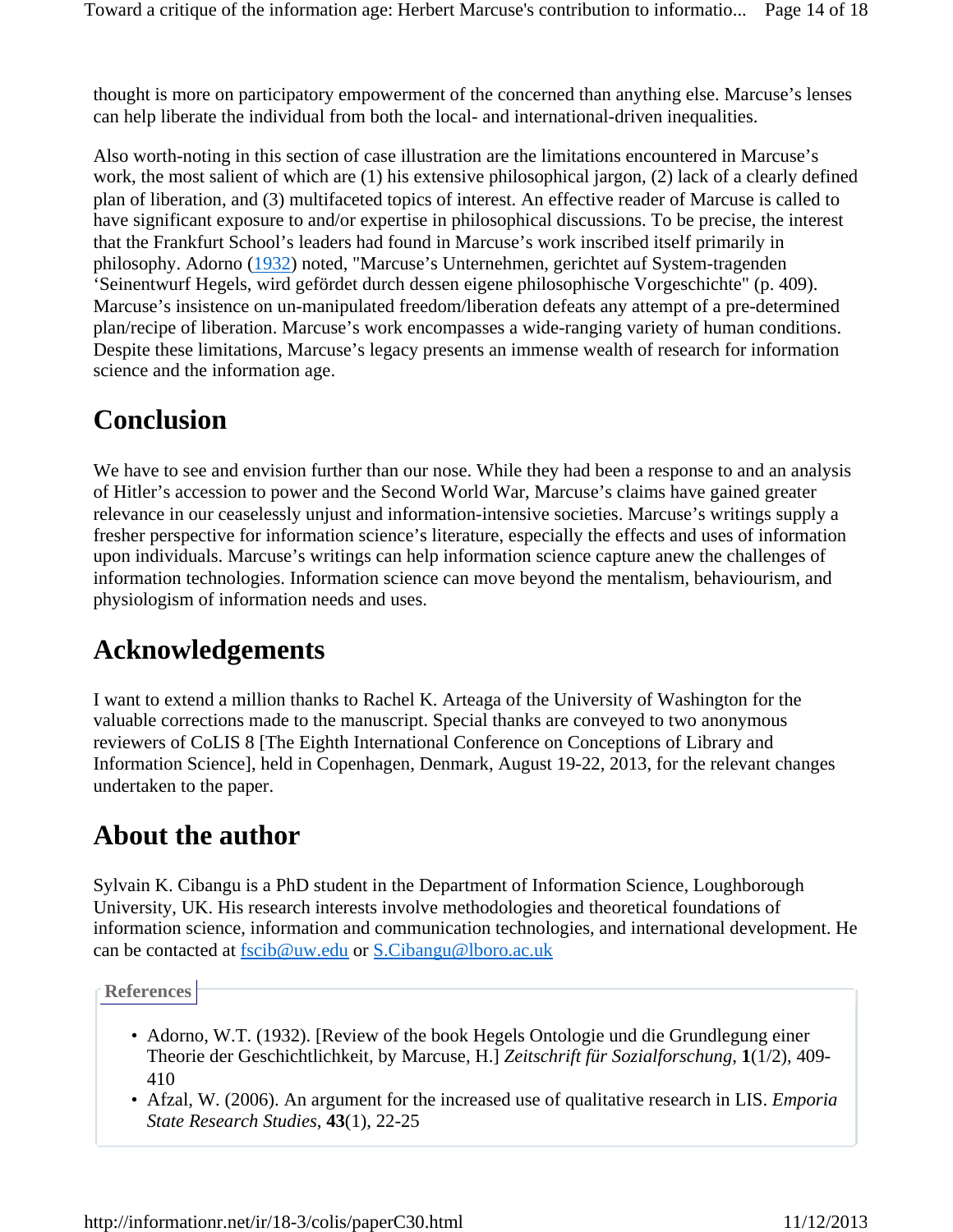- Andrews, L. (2011). Social networks and the death of privacy: I know who you are and what you did. *New York, NY: Free Press*
- Borlund, P. (2010). Information sciences in Croatia: A view from the perspective of bibliometric analysis of tow leading journals. In B. Larsen, J.W. Schneider & F. Åström (Eds.), *The Janus faced scholar: A festschrift in honor of Peter Ingwersen*, Det
- Informationsvidenskabelige Akademi, Copenhagen, Denmark, June 2010, pp. 23-34. Retrieved from http://www.issi-society.info/peteringwersen/pif\_online.pdf
- Buckland, K.M. (2012). What kind of science can information science be? *Journal of the American Society for Information Science and Technology*, **63**(1), 1-7
- Chomsky, N. (1987). On power and ideology: The Managua Lectures. *Cambridge, MA: South End Press*
- Clark, A. D. (2007). Adaptation, poverty and well-being: Some issues and observations with special reference to the capability approach and development studies. *Work Paper Series 081 Global Poverty Research Group University of Manchester.* Retrieved from
- http://www.gprg.org/pubs/workingpapers/pdfs/gprg-wps-081.pdf
	- Claypoole, T. & Payton, T. (2012). Are you naked online: Protecting your internet identity. *Lanham, MD: Rowman & Littlefield*
	- Davis, H.C. & Shaw, D. (2011). Introduction to information science and technology. *Medford, NJ: Information Today*
	- Day, E.R. (2001). The modern invention of information: Discourse, history, and power. *Carbondale, IL: Southern Illinois University Press*
	- Day, E.R. (2010). The self-imposed limits of library and information science: Remarks on the discipline, on the profession, on the university, and on the state of 'information in the U.S. at large today. *Interactions*, **6**(2)
	- Day, E.R. (2011). Death of the user: Reconceptualizing subjects, objects, and their relations. *Journal of the American Society for Information Science and Technology*, **62**(1), 78-88
	- Dervin, B. (1983). Information as user construct: The relevance of perceived information needs to synthesis and interpretation. In S.A. Ward and L.J. Reeds (Eds.), *Knowledge structure and use: Implications for synthesis and interpretation* (pp. 153-183). Philadelphia, PA: Temple University Press
	- Dervin, B. (1998). Sense-making theory and practice: An overview of user interests in knowledge seeking and use. *Journal of Knowledge Management*, **2**(2), 36-46
	- Dervin, B. (2003). Human studies and user studies: A call for methodological interdisciplinarity. *Information Research*, **9**(1)
	- Dervin, B. (2005). What methodology does to theory: Sense-Making Methodology as exemplar. In K.E. Fisher, S. Erdelez, and L.E.F. McKechnie (Eds.), *Theories of information behavior* (pp. 25-29). Medford, NJ: Information Today
	- Dervin, B., Foreman-Wernet, L. & Lauterbach, E. (Eds.). (2003). Sense-making methodology reader: Selected writings of Brenda Dervin. *Cresskill, NJ: Hampton Press*
	- Easterly, R.W. (2006). The White man's burden: Why the West's efforts to aid the rest have done so much ill and so little good. *New York, NY: Penguin*
	- Fagan, A. (2010). The Atlas of human rights: Mapping violations of freedom around the world. *Berkeley, CA: University of California Press*
	- Fisher, E.K., Erdelez, S., and McKechnie, E.F.L. (Eds.). (2005). Theories of information behavior. *Medford, NJ: Information Today*
	- Fisher, K.E. & Julien, H. (2009). Information behavior. *Annual Review of Information Science & Technology*, **43**, 317-358
	- Frazier, J. (2012). The freedom of being at ease with what is. *San Francisco, CA: Weiser*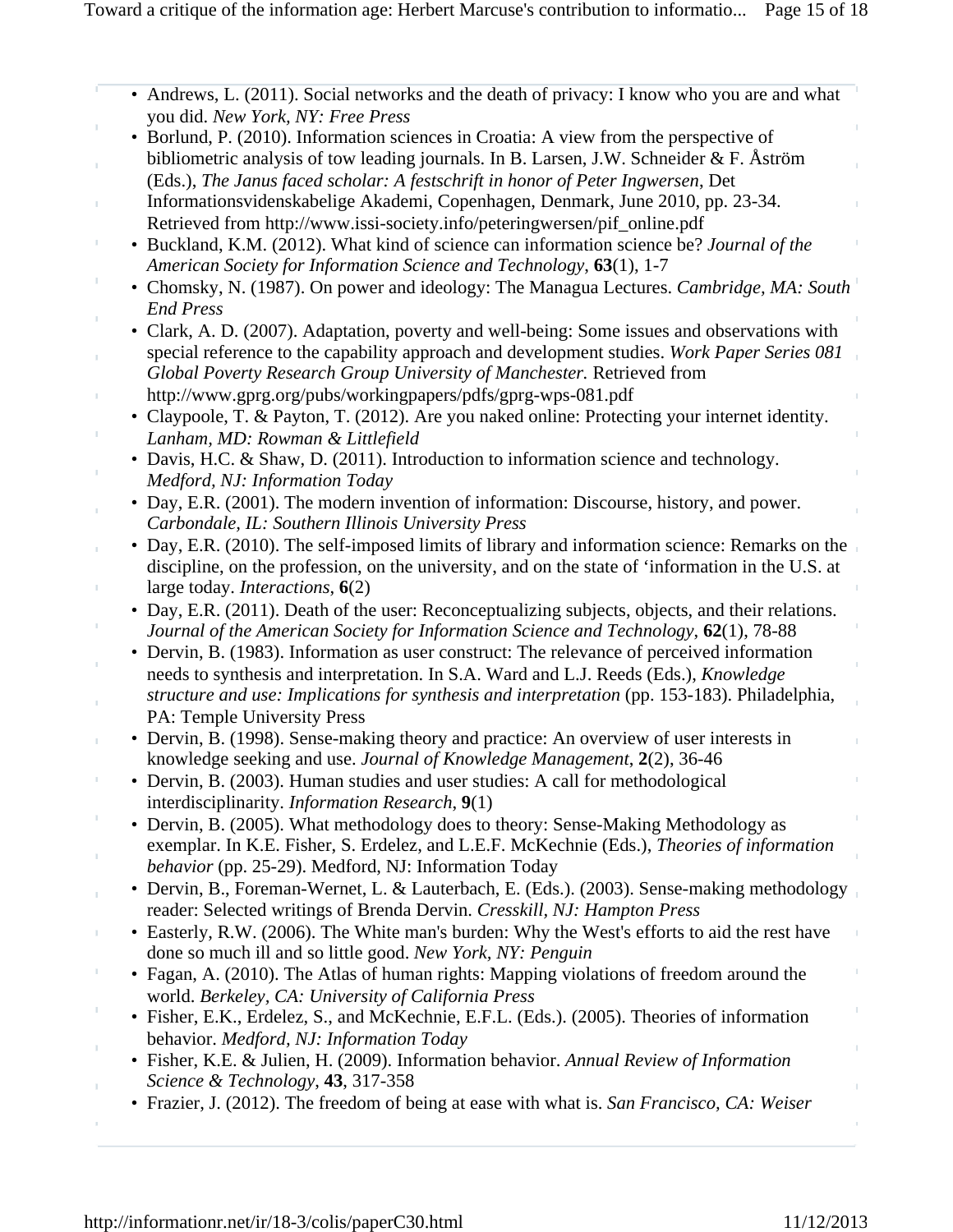• Freire: (2006). Pedagogy of the oppressed (with an introduction by D. Macedo, M.B. Ramos, Trans.). *New York: Continuum.* (Original work published 1968)

- Frohman, B. (1992). Knowledge and power in library and information science: Toward a discourse analysis of the cognitive viewpoint. In P. Vakkari and B. Cronin (Eds.), *Conceptions of library and information science: Historical, empirical, and theoretical* 
	- *perspectives* (pp. 135-148). London, UK: Taylor Graham • Greenberg, A. (2012). This machine kills secrets: How Wikileakers, Cypherpunks, and Hacktivists aim to free the worlds information. *New York, NY: Penguin*
	- Hargittai, E. & Hinnant, A. (2006). Toward a social framework for information seeking. In A. Spink and C. Cole (Eds.), *New directions in human information behavior* (pp. 55-70). Dordrecht, The Netherlands: Springer
- Heeks, R. & Molla, A. (2009). Impact assessment of ICT-for-development projects: A compendium of approaches. *IDPM Development Informatics Working Paper no.36*. Retrieved from http://www.sed.manchester.ac.uk/idpm/research/publications/wp/di/index.htm
- Heeks, R. & Seo-Zindy, R. (2013). ICTs and social movements under authoritarian regimes: An Actor-Network perspective. *IDPM Development Informatics Working Paper no.51.* Retrieved from http://www.sed.manchester.ac.uk/idpm/research/publications/wp/di/index.htm
- Johnson, D.J. (2003). On contexts of information seeking. *Information Processing & Management*, **39** (5), 735-760
- Johnson, D.J. (2009). An impressionistic mapping of information behavior with special attention to contexts, rationality, and ignorance. *Information Processing & Management*, **39** (5), 735-760
- Kasper, V.S.D. (2005). The evolution (or devolution) of privacy. *Sociological Forum*, **20**(1), 69-92
- Kellner, D. (1964). Introduction to the second edition. In H. Marcuse (Ed.), One-dimensional man (with a new introduction by D. Kellner, pp. xi-xlix). *Boston, MA: Beacon Press*
- Kellner, D., Pierce, C., & Lewis, T. (2011). Introduction: Herbert Marcuse, philosophy, psychoanalysis, and emancipation. In D. Kellner & C. Pierce (Eds.), *Philosophy, psychoanalysis, and emancipation* (Vol. 5, pp. 1-75). New York, NY: Routledge
- Khandker, R.S., & Khalily, A.B.M. (1995). Grameen Bank: Performance and sustainability. *Washington, DC: World Bank*
- Leckie, J.G., Given, M.L., & Buschman, E.J. (Eds.). (2010). Critical theory for library and information science: Exploring the social from across the discipline. *Santa Barbara, CA: Library Unlimited*
- Lichtheim, M. (1973). Ancient Egyptian literature. Vol. 1: The Old and Middle Kingdoms. *Berkeley, CA: University of California Press*
- Lowry, B.P., Moody, G., Vance, A., Jensen, M., Jenkins, J. & Wells, T. (2012). Using an elaboration likelihood approach to better understand the pervasiveness of website privacy assurance cues for online consumers. *Journal of the American Society for Information Science and Technology*, **63**(4), 755-776
- Marcuse, H. (1941a). Some social implications of modern technology. *Studies in Philosophy and Social Science*, **9**(3), 414-439
- Marcuse, H. (1941b). [Review of the article Theory of valuation. In International Encyclopedia of Unified Science, by Dewey, J.]. *Studies in Philosophy and Social Science*, **9** (1), 144-148
- Marcuse, H. (1960). Reason and revolution: Hegel and the rise of social theory (with a new preface by the author). *Boston, MA: Beacon Press.* (Original work published 1941)
- Marcuse, H. (1964). One-dimensional man (with a new introduction by D. Kellner). *Boston, MA: Beacon Press*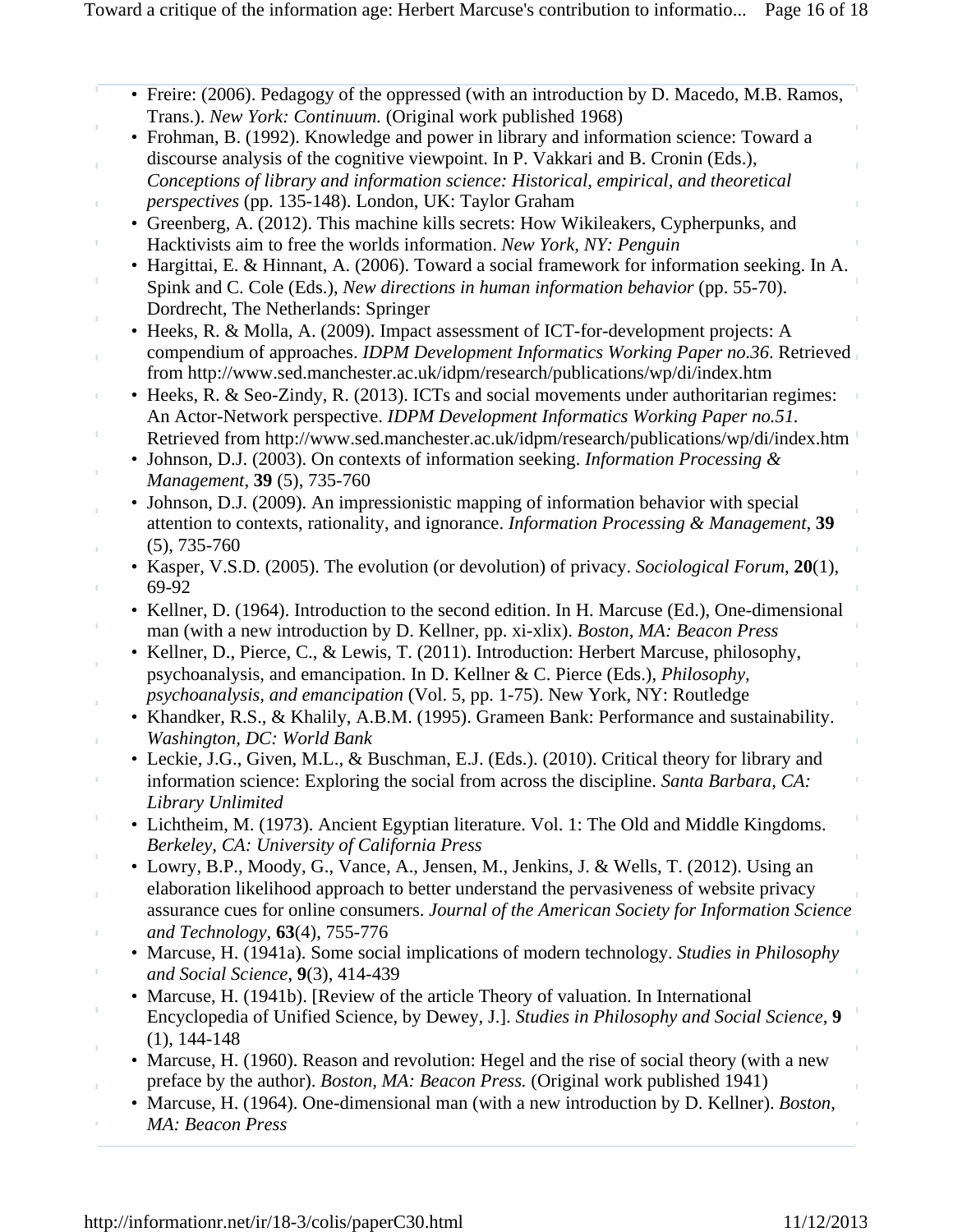| • Marcuse, H. (1966). Eros and civilization: A philosophical inquiry into Freud (with a new                                                                                                       |
|---------------------------------------------------------------------------------------------------------------------------------------------------------------------------------------------------|
| preface by the author). Boston: Beacon Press                                                                                                                                                      |
| • Marcuse, H. (1969). An essay on liberation. Boston, MA: Beacon Press                                                                                                                            |
| • Marcuse, H. (1972). Studies in critical philosophy (J. De Bres, Trans.). London: New Left<br><i>Books.</i> (Original work published 1932)                                                       |
| • Marcuse, H. (1974). Marxism and feminism. Womens Studies, 3, 279-288.                                                                                                                           |
| • Marcuse, H. (2004). Herbert Marcuses death, burial, grave and gravestone. Retrieved from<br>http://www.marcuse.org/herbert/newsevents/2003berlinburial/gravestone.htm                           |
| • Mohan, G. (2008). Participatory development. In V. Desai and R.B. Potter (Eds), The                                                                                                             |
| companion to development studies (2nd ed., pp. 45-50). London: Hodder Education                                                                                                                   |
| • Mohan, G. & Stokke, K. (2000). Participatory development: The dangers of localism. Third<br>World Quarterly, 21(2), 247-268                                                                     |
| • Otlet, M.G.P. (1934). Traité de documentation: Le livre sur le livre, théorie et pratique.<br>Brussels, Belgium: Mundaneum                                                                      |
| · Otlet, M.G.P. (1935). Monde: Essai duniversalisme, connaissance du monde, sentiment du                                                                                                          |
| monde, action organisee et plan du monde. Brussels, Belgium: Mundaneum                                                                                                                            |
| • Pyati, A. (2009). Critical theory and information studies: A Marcusian infusion. In D. Kellner<br>(Ed.), Marcuses challenge to education (pp. 181-192). New York, NY: Rowman and<br>Littlefield |
| • Pyati, A. (2010). Herbert Marcuse: liberation, utopia, and revolution. In G.J. Leckie, L. M.                                                                                                    |
| Green, and J. E. Buschman (Eds.), Critical theory for library and information science:                                                                                                            |
| exploring the social from across the disciplines (pp. 237-248). Santa Barbara, CA: Libraries<br>Unlimited                                                                                         |
| • Relyea, C.H. (2008). Federal government information policy and public policy analysis: A<br>brief overview. Library & Information Science Research, 30(1), 2-21                                 |
| Sachs, J. (2005). The end of poverty: Economic possibilities for our time. New York, NY:                                                                                                          |
| Penguin                                                                                                                                                                                           |
| · Saracevic, T. (2010). Foreword. In A. Spink (Ed.), Information behavior: An evolutionary                                                                                                        |
| instinct (pp. vii-ix). New York, NY: Springer                                                                                                                                                     |
| • Sen, K.A. (2009). The idea of justice. Cambridge, MA: Harvard University Press                                                                                                                  |
| Singhal, A., Svenkerud, J.P., Malaviya, P., Rogers, M.E. & Krishna, V. (2005). Bridging<br>٠<br>digital divides: Lessons learned from the IT initiatives of the Grameen Bank in Bangladesh.       |
| In O. Hemer and T. Tufte (Eds.), Media and glocal change: Rethinking communication for<br>development (pp. 427-433). Göteborg, Sweden: NORDICOM                                                   |
| Sloan, R. & Warner, R. (in press). Unauthorized access: The crisis in online privacy and<br>security. CRC Press                                                                                   |
| • Spink, A. & Cole, C. (2006a). Human information behavior: Integrating diverse approaches                                                                                                        |
| and information use. Journal of the American Society for Information Science and<br>Technology, 57(1), 25-35                                                                                      |
| • Spink, A. & Cole, C. (2006b). Introduction: New directions in human information behavior.                                                                                                       |
| In A. Spink and C. Cole (Eds.), New directions in human information behavior (pp. 3-10).<br>Dordrecht, The Netherlands: Springer                                                                  |
| · Spink, A. & Heinström, J. (2011a). Preface. In A. Spink and J. Heinström (Eds.), New                                                                                                            |
| directions in information behaviour (pp. xvii-xviii). Bingley, UK: Emerald Group                                                                                                                  |
| Spink, A. & Heinström, J. (2011b). Introduction: New directions in information behaviour. In<br>A. Spink and J. Heinström (Eds.), New directions in information behaviour (pp. 3-13).             |
| Bingley, UK: Emerald Group                                                                                                                                                                        |
| • The Oxford American dictionary and language guide. (1999). New York, NY: Oxford<br><b>University Press</b>                                                                                      |